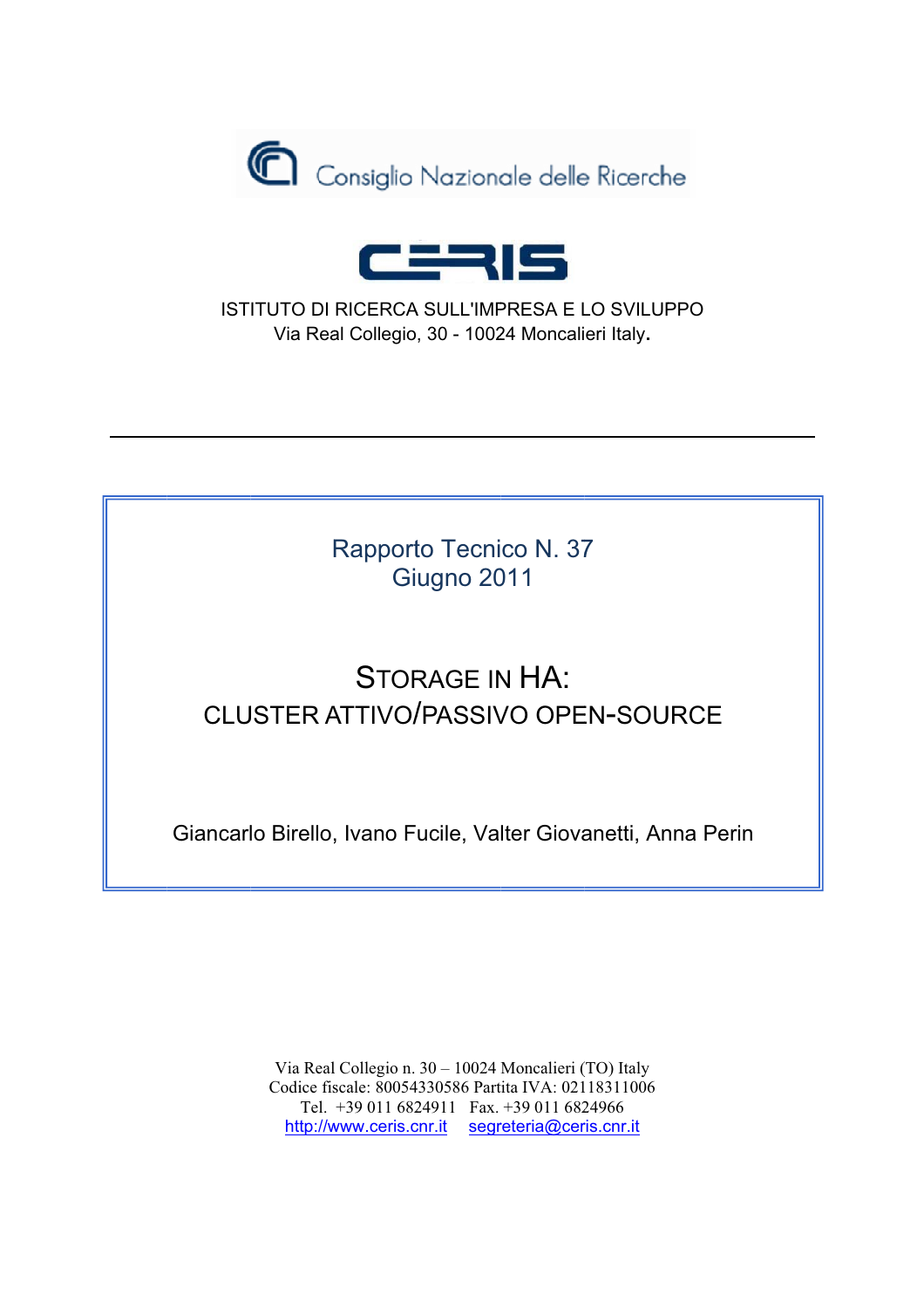



RAPPPORTO TECNICO CNR-CERIS Anno 6, N° 37; Giugno 2011

*Direttore Responsabile* Secondo Rolfo *ee*

*Direzione e e Redazione* Cnr-Ceris Istituto d di Ricerca sull 'Impresa e lo Sviluppo Via Real Collegio, 30 10024 Moncalieri (Torino), Italy Tel. +39 011 6824.911 1 Fax +39 011 6824.966 6<u>segreteria@ceris.cnr.it</u> <u>http://www.ceris.cnr.it</u>

*Sede di R Roma* Via dei T Taurini, 19 00185 R Roma, Italy Tel. 06 4 49937810 Fax 06 49 9937884

*Sede di M Milano*  Via Bass sini, 15 20121 M Milano, Italy tel. 02 23 3699501 Fax 02 23 3699530

*Segreteri ia di redazion e* Maria Zittino <u>m.zittino@ceris.cnr.it</u>

## **C Copyright © G Giugno 2011 by Cnr-Ceris**

All rights reserved. Parts of this paper may be reproduced with the permission of the author(s) and quoting the source. Tutti i diritti riservati. Parti di questo rapporto possono essere riprodotte previa autorizzazione citando la fonte.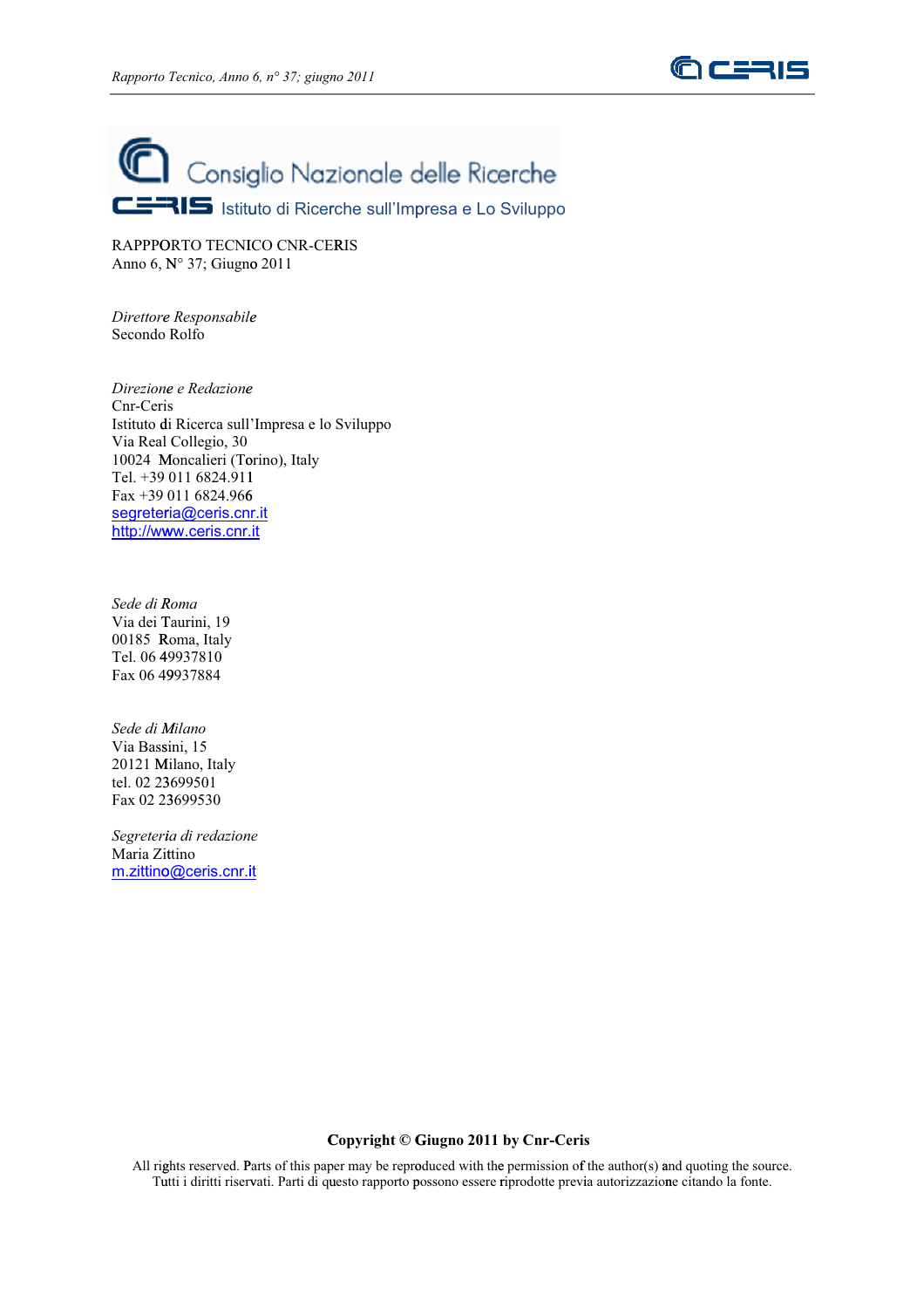

## STORAGE IN HA: CLUSTER ATTIVO/PASSIVO OPEN-SOURCE

Giancarlo Birello\*, Ivano Fucile, Valter Giovanetti *(Cnr-Ceris, Ufficio IT)*

> Anna Perin *(Cnr-Ceris, Biblioteca)*

Cnr-Ceris *Ufficio IT*  Strada delle Cacce, 73 10135 Torino – Italy Tel.: 011 3977533/534/535

Cnr-Ceris *Biblioteca Ceris*  Via Real Collegio, 30 10024 Moncalieri (Torino), Italy Tel.: 011 6824928

\*Corresponding author: g.birello@ceris.cnr.it

ABSTRACT: Ceris-CNR IT Office manages the CNR Piedmont network infrastructure and provides network services for about 420 users.

The development of a large and reliable storage system is the answer to two needs: one from users, who must deal with ever more larger digital objects for personal and research use, and one from need to have a space system engineering to store virtual machines and backup copies.

To contain expenditure and without detracting from the reliability of the system, we choose to concentrate financial commitment on quality hardware and realize the whole project with open-source software, specifically the main components are: Linux, DRBD (Distributed Replicated Block Device), Corosync and Pacemaker.

KEY WORDS: cluster, open-source, linux, storage